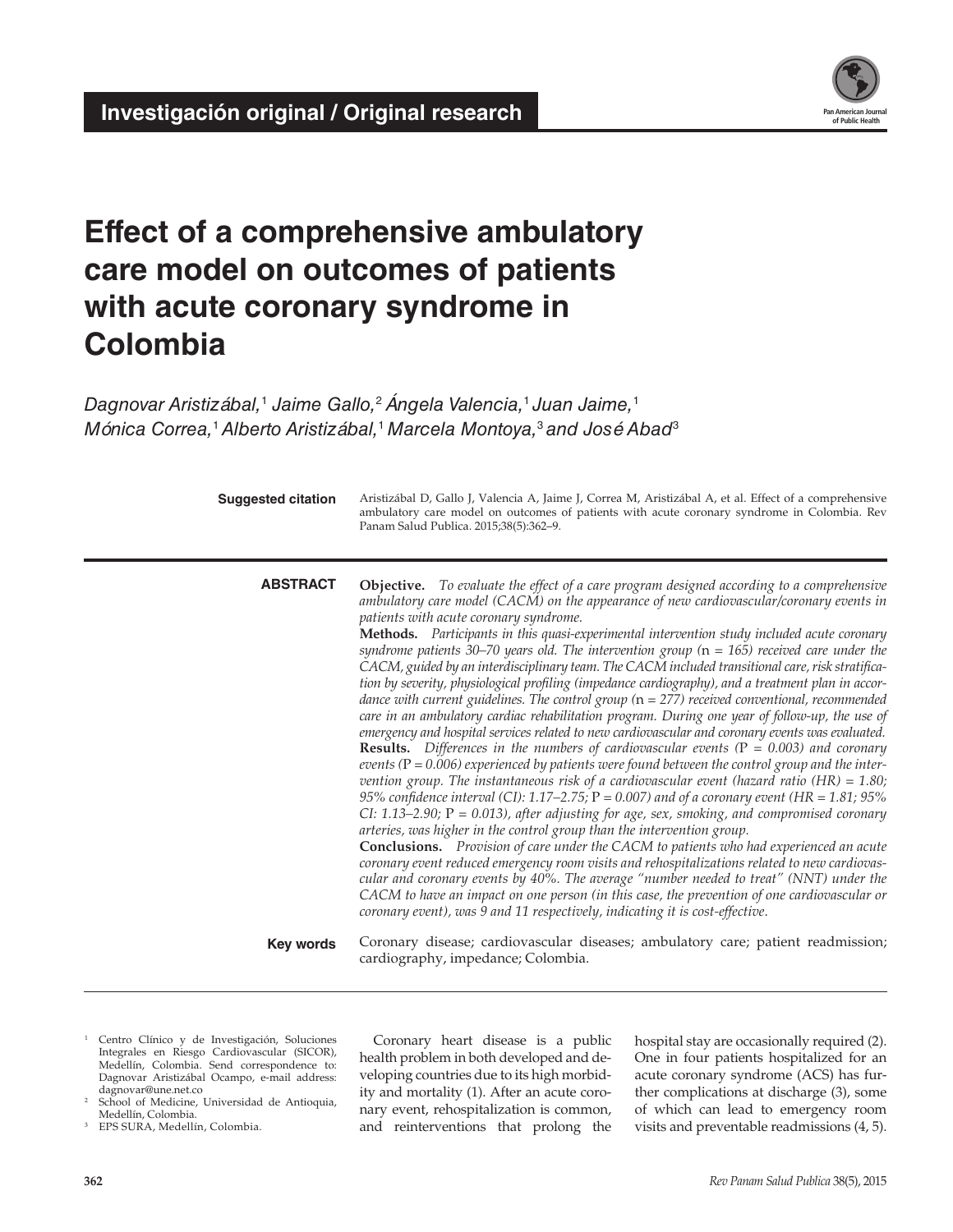Despite the high frequency of rehospitalizations after a coronary event, some of the procedures at the time of hospital discharge have not been standardized (6). Frequently, there are no systems to guarantee that patient information during hospitalization is transferred to those who continue to care for them (7). This situation causes doctors to discharge patients without previous preparation, to be unaware of their treatment plan, and to forget patients' principal diagnoses (8). In developed countries, transitional care has enabled the integration of networks for the provision of health services, which has translated into increased efficiency and decreases in the number of hospitalizations, preventable events, and care costs (9, 10).

Currently, transitional care is one component of comprehensive care models for patients with coronary disease that comprise multiple strategies proven to be effective individually (9, 10). These types of comprehensive care models are applied in developed countries among patients with various chronic diseases for risk management (9, 10). Despite recent technological advances in the diagnosis and treatment of patients with coronary disease in Colombia, the health system has not yet incorporated the latest developments in chronic ambulatory care, such as technological innovations that allow for early detection of decompensation, and monitoring, as well as remote follow-up and treatment of patients, to decrease hospital readmissions. Although these new strategies for ambulatory care of patients with cardiovascular disease have been shown in other countries to achieve improved quality of life, adherence to treatment, survival, and prognosis at a lower economic cost than previous models (6, 11– 13), the effectiveness of these types of interventions in developing countries is unknown, justifying the development of research in this area. For this reason, the objective of this study was to evaluate the effect of care designed according to a comprehensive ambulatory care model (CACM) on the appearance of new cardiovascular/coronary events in patients with ACS. To the best of the authors' knowledge, this is the first study by health promotion agencies of patients with chronic coronary disease in Colombia receiving care under the assurance model ("EPS") and covered by Colombia's Mandatory Health Plan (Plan Obligatorio de Salud, POS) in which the effectiveness of interdisciplinary interventions on reducing rehospitalizations was demonstrated. The results provide information on how to 1) guide health interventions in this patient population and 2) implement patient-centered treatment programs for chronic diseases that achieve prevention of decompensation and stabilization of basic clinical conditions using interdisciplinary care models that have been effective in other countries (5, 14–16).

## **MATERIALS AND METHODS**

# **Study design**

A quasi-experimental intervention study was performed that included 442 patients who 1) had experienced an ACS, 2) were covered by local health insurer EPS SURA, and 3) had been discharged from the Cardiovid Clinic in Medellín, Colombia, between December 2008 and December 2011.

## **Sample selection**

A minimum sample size of 435 patients was calculated based on a frequency of use of emergency services or hospitalization in the historical cohort of 30%; a relative risk (RR) of 1.6; a 2:1 ratio; a power of 80%; and a 95% confidence interval (CI) (two-tailed). Epidat 3.1 software (Regional Health Authority, Xunta de Galicia, Spain, and Pan American Health Organization, Washington, D.C., United States) was used to calculate the sample size.

Among the participants, 277 patients were assigned to a control group (historical cohort, 2008–2009) and 165 patients were admitted to the intervention group (2010–2011). The intervention group was selected during the implementation of a CACM in a cardiovascular center led by a cardiologist with a multidisciplinary team. The control group consisted of all patients with the same eligibility characteristics (discharged from the same hospital and enrolled in the same health insurer) during the year prior to implementation of the CACM. The intervention group was treated using a CACM at the Soluciones Integrales en Riesgo Cardiovascular (SICOR) Clinical and Research Center (Medellín, Colombia) and the control group received conventional care in an ambulatory cardiac rehabilitation program.

All of the subjects' prospective information related to hospitalization as a result of an acute coronary event that originated at the beginning of the observation period ("index event") was obtained from the clinical history at the Cardiovid Clinic. One of the researchers reviewed a daily list of hospitalized patients and determined their eligibility. During one year of follow-up, the use of emergency and hospital services related to new cardiovascular and coronary events was evaluated.

## **Subjects**

Individuals between 30 and 70 years of age, diagnosed with an ACS, with or without electrocardiogram (ECG) findings corresponding to ST segment elevation or episodes of angina requiring hospitalization for a treatment plan, were included. These patients comprised individuals coming to emergency services with chest pain compatible with angina or myocardial infarction and ECG findings corresponding to ST segment elevation (two concordant and consecutive leads) or non-ST segment elevation ACS (two ECG leads with a 1-mm depression or T-wave inversion) who, according to the clinician's risk stratification, were at high risk of an ongoing acute coronary episode. In addition, ACS was confirmed when at least one positive  $(> 0.5 \mu g/L)$ cardiac troponin assay was present. Once the process of care for the ACS was completed, which usually included angiography with percutaneous or surgical coronary revascularization, the patient was discharged.

# **Exclusion criteria**

Patients who were pregnant; had serum creatinine ≥ 2 mg/dL, diabetic nephropathy with overt proteinuria  $\geq 1$ g/24 hours, or associated cor pulmonale; exhibited cognitive disorder; or lacked a primary caregiver were excluded from the study.

# **Initial evaluation**

A general practitioner filled out the discharge summary form, which contained demographic, clinical, and relevant laboratory information for each of the participating subjects based on the data from the clinical history of the index event. This summary of clinical history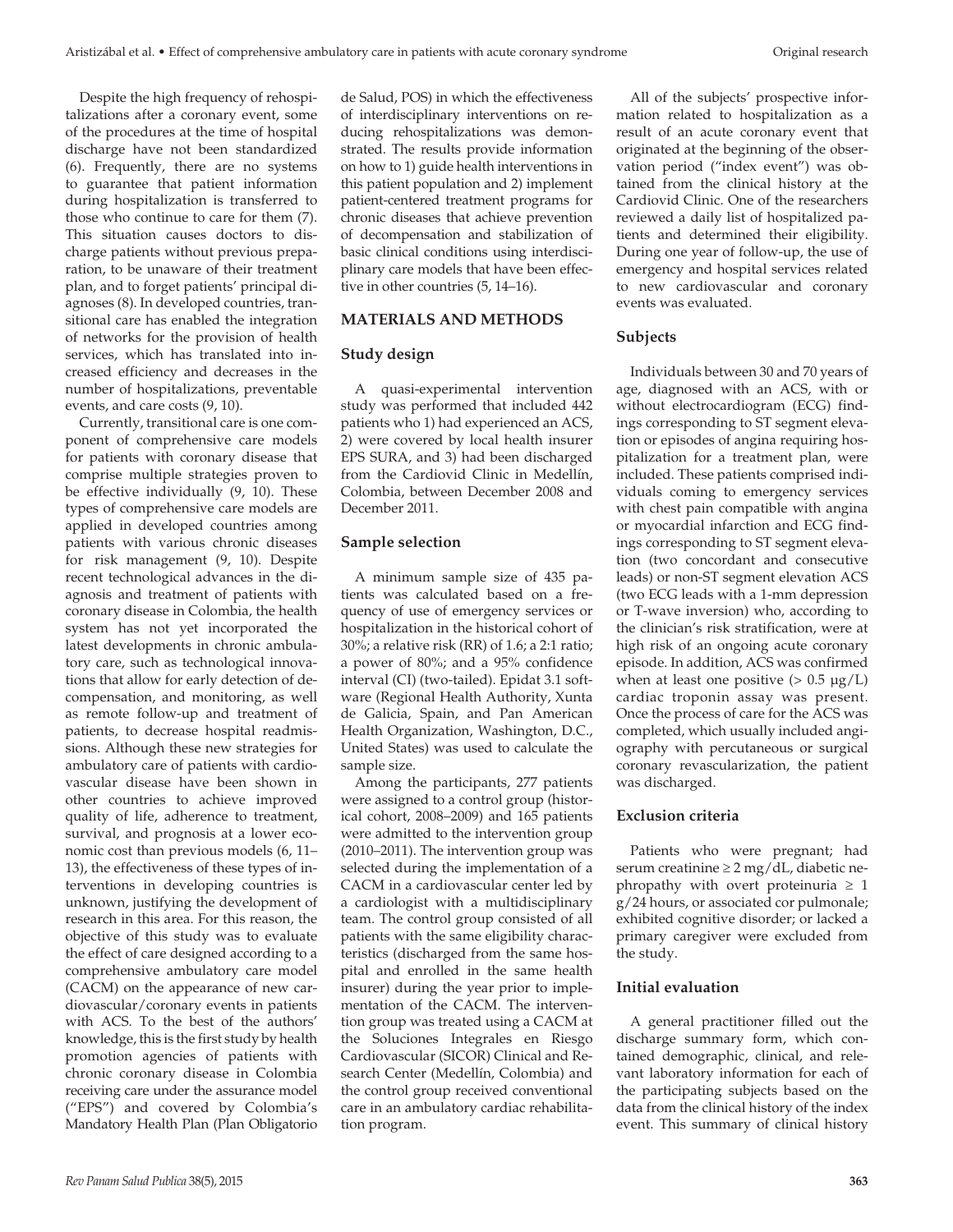included potential confounding variables to assess the comparability of the groups. Before beginning the study, the research team reviewed 10 case histories, chosen at random, to standardize the method of data collection.

# **Intervention: SICOR comprehensive ambulatory care model**

The care group included a cardiologist, a doctor specialized in sports and exercise medicine, a general practitioner, a cardiopulmonary physical therapist, a nurse, and a nursing assistant specialized in cardiovascular care. All members of the care team were trained to deliver the services provided according to a detailed protocol of care manual, along with relevant clinical interactions and drug-treatment monitoring.

The head nurse coordinated the plan for scheduled ambulatory follow-up. Using the information collected in the discharge summary, an after-hospital care plan (AHCP) was designed that contained the diagnoses, the contact information for the primary caregiver, appointment dates, a list of drugs, pending diagnostic tests, and information about what to do if there were any relevant symptoms or clinical situations. A postdischarge telephone follow-up contact was made. The nurse used a learning feedback method to review the contents of the AHCP with each participant (17).

At the time of admission of each patient to the ambulatory care center, information related to socio-demographic characteristics was recorded, short questionnaires for assessing the quality of life and emotional state (based on EQ-5D™, $4$ ) K105 depressive symptoms) were applied (18), and the Charlson Comorbidity Index (CCI) was calculated (19). The Global Registry of Acute Coronary Events  $(GRACE score)^6$  was also applied to evaluate the characteristics of the acute coronary event (20). This information complemented the initial evaluation contained in the discharge summary at the time of the hospital discharge and permitted the classification of risk stratification by severity to define the treatment plan and

follow-up. Subsequently, physiological profiling was performed, a secondary prevention program designed according to existing guidelines (21, 22), plans organized for treatment adherence and therapeutic drug monitoring, educational needs evaluated, and clinical outcome indicators obtained.

During the intervention program, symptoms (angina, chest pain, dyspnoea, and/or palpitations) were monitored, and according to the individual case, patients were given access to the CACM program immediately or within 24 hours. In addition to evaluations oriented to modify the course of coronary disease and all recommended care (12, 22), risk factors and particular cardiovascular clinical situations were addressed (21, 22). To operationalize procedures, standards published by other international groups for the management of cardiovascular diseases (23) and recommendations for the development of patient-centered medical homes were applied (24).

In addition, pharmacotherapeutic adjustment was performed guided by Task Force® Monitor (CNSystems, Graz, Austria) impedance cardiography equipment (25–28). The pulse wave was analyzed with a Mobil-O-Graph® (I.E.M., Stolberg, Germany) (29). Electrocardiographic telemetry was used to evaluate the onset of symptoms with a portable device, the BEAM®ECG Mobil (I.E.M).

# **Conventional care**

The control group received conventional care in an ambulatory cardiac rehabilitation program, but did not receive a transitional care plan, and also lacked interdisciplinary group support for psychosocial needs. They also did not have a primary care physician or a cardiologist doing a follow-up with a standardized care plan.

# **Monitoring and outcome measurement**

For each participant, a follow-up period of one year was considered. An official from the health insurer (EPS SURA) who was independent of the research group and did not know to which group any patient belonged used an information system to measure outcomes. Index events were identified by searching the database using the patient's chart identifier plus terms for specific diagnoses (e.g., "myocardial infarction") and corresponding hospital services. The duration of follow-up by health providers after the index event was also recorded. Medical personnel orders given and approved for medical procedures and procedure completion were derived from the insurer's charges received from the provider and the final diagnosis consigned. The provider's name was also retrieved and included as part of the data.

The outcomes considered were the use of emergency services and hospitalization resulting from new cardiovascular and coronary events. Cardiovascular events included the following ICD-10 codes: for diabetes mellitus diagnostic groupings, codes E10, E11, E13, E14; for hypertensive disease, codes I10, I11, I12, I13, I15; for ischemic heart disease, codes I200, I201, I208, I209 and all derivatives of codes I21 and I25; for other forms of heart disease, codes I350, I420, I471, I472, I479, I48X, I500; and for signs and symptoms involving the circulatory and respiratory systems, codes R000, R001, R002, R010, R030, R040, R060, R072, R074, R092. The definition of coronary events included only category codes related to ischemic heart disease.

# **Ethical issues**

The study was approved by the ethics committee of the health insurer (EPS SURA). Informed consent was obtained from each individual who participated in the CACM. To protect patients' identities, a coding system was developed that excluded names and citizenship identification numbers from the database. Standards for health research from Colombia's Ministry of Social Protection (Resolution #008430 of 1993) (30) and the principles of the Declaration of Helsinki were taken into account (31).

# **Statistical analysis**

The Kolmogorov–Smirnov (K–S) test was used to assess whether the variables came from a normally distributed population. Quantitative variables are presented as means and standard deviations, medians, and interquartile ranges. Nominal variables are presented as proportions. Quantitative variables were compared between groups using either the Student's *t*-test or the Mann-Whitney U test depending on whether they came from a normally distributed population.

<sup>4</sup> Standardized instrument for measuring mental health (EuroQol Group, Rotterdam, Netherlands).

<sup>5</sup> Kessler Psychological Distress Scale (Kessler R. Department of Health Care Policy, Harvard Medical School, Boston, Massachusetts, United

States).<br>Developed from a multinational registry involving all subsets of ACS.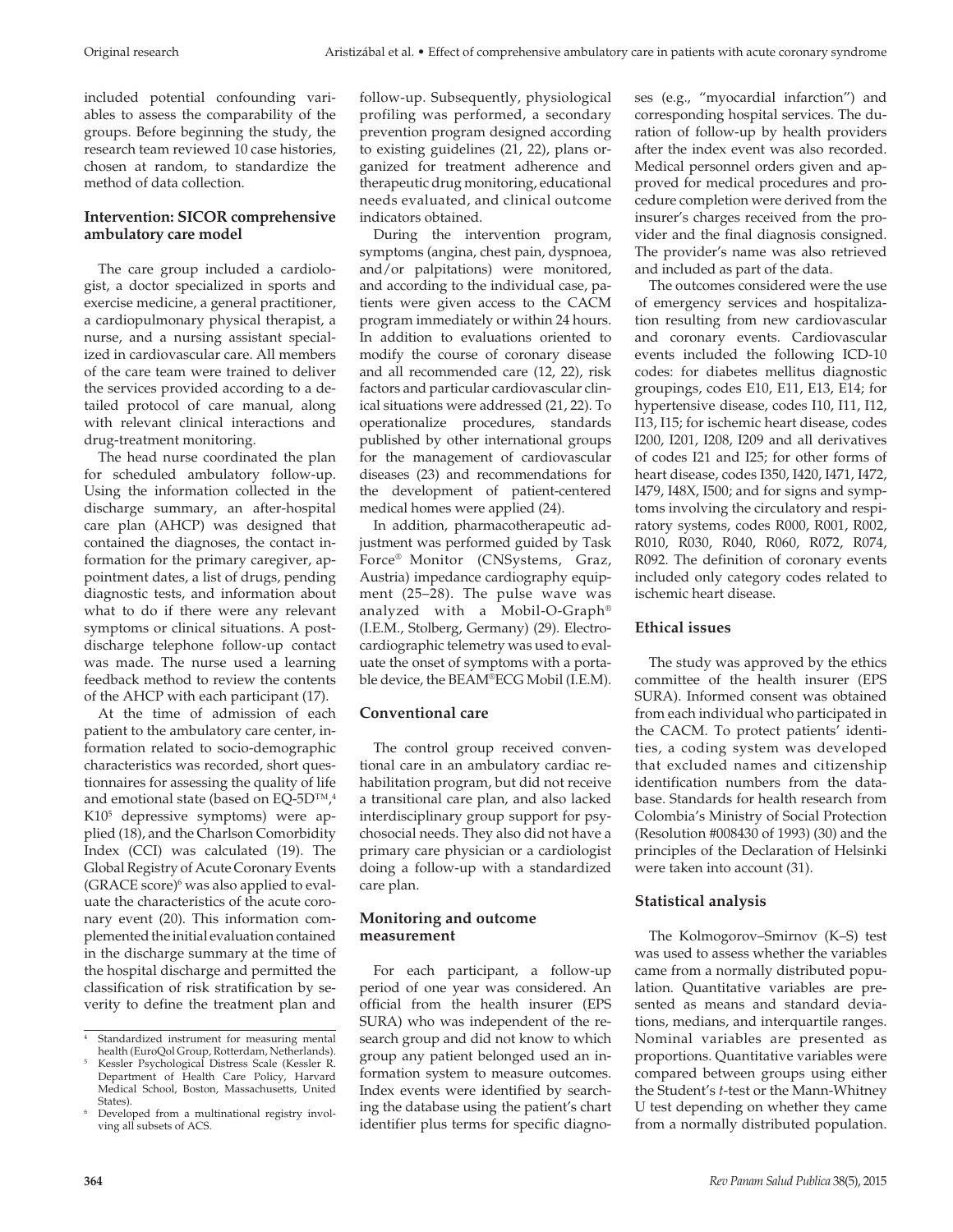



a Compiled by the authors using the study results.

Qualitative variables were compared using the  $\chi^2$  test. RR was calculated with 95% CIs, and a multivariate analysis of Cox proportional hazards was performed to adjust for potentially confounding variables. Finally, Kaplan-Meier curves were generated to evaluate the event-free survival. For all analyses, a statistical significance level of  $α = 0.05$ was used. All statistical calculations were performed with IBM SPSS Statistics for Windows, version 21.0 (IBM Corp., Armonk, New York, United States).

#### **RESULTS**

A total of 442 subjects (165 belonging to the intervention group and 277 belonging to the control group) were included in the analysis. Figure 1 shows the inclusion process of patients participating in the study.

The comparison of both groups in terms of demographic, clinical, laboratory, and medication use at the time of discharge showed no differences except that a history of smoking and lesions of the circumflex artery in coronary angiography were more common in the intervention group (Table 1).

Follow-up time was on average 353 days  $(\pm 48.5)$ , with no significant difference in this period between the two groups  $(P = 0.190)$ . During follow-up, 150 cardiovascular events, with an average of 0.34 ( $\pm$  0.68), and 116 coronary events, with an average of  $0.26 \ (\pm 0.59)$ , were observed. Statistically significant differences in mean cardiovascular events (0.41 versus  $0.22$ ;  $P = 0.003$ ) and coronary events (0.32 versus 0.17; *P* = 0.006) were found between the control group and the intervention group. The incidence rate of a first cardiovascular event and a first coronary event was higher in the control group compared to the intervention group (RR = 1.64; 95% CI: 1.12–2.39; *P* = 0.008 and RR = 1.63; 95% CI: 1.06–2.49; *P* = 0.021 respectively). The public health benefit can be quantified using the "number needed to treat" (NNT) statistical measure (the estimated average number of people that need to be treated under the model of care to have an impact on one person, defined in this case as the prevention of one cardiovascular or coronary event). In this study, the average NNT to prevent one cardiovascular or coronary event was 9 and 11 respectively (Table 2).

In the survival analysis, survival time free of a first cardiovascular or coronary event was higher in the intervention group than the control group (log-rank test;  $P = 0.007$  and  $P = 0.017$ ; respectively) (Figure 2).

In the Cox proportional hazard analysis, the hazard ratio (HR) of cardiovascular events (1.80; 95% CI: 1.17–2.75;  $P = 0.007$ ) and coronary events  $(1.81; 95\%)$ CI: 1.13–2.90;  $P = 0.013$ ) was greater in the control group than the intervention group after adjusting for age, sex, smoking history, and number of diseased coronary arteries.

## **DISCUSSION**

The CACM that was applied in patients with coronary disease after hospitalization or percutaneous or surgical coronary intervention proved to be an effective strategy to reduce post-hospital complications. This was achieved after reducing recurrences and increasing event-free survival in the first year post-discharge. In the current study, the multidimensional model applied reduced the number and type of hospitalizations (emergency or elective) in the intervention group by 40% in the first year. Interestingly, the effects of the intervention were observed in the first days post-discharge, which affected the early rehospitalization (in the first 30 days), and the size of the effect increased with increasing follow-up time. In addition, the average NNT to prevent one cardiovascular or coronary event was 9 and 11 respectively, which is cost-effective (32). These findings emphasize the importance of an ambulatory program with high adherence to the plan of care in achieving therapeutic goals and maximizing the impact on clinical indicators.

Several studies highlight the importance of comprehensive ambulatory care models to reduce hospital readmissions and improve other clinical outcomes in patients with chronic coronary disease (5, 33, 34). The clinical impact has resulted in decreased costs of care for various chronic diseases (5, 33, 34). In several studies of coronary disease and heart failure, reductions in cost, number of hospital days, and endpoints are demonstrated when programs take into account the entire spectrum of the basic condition and associated comorbidities (35, 36).

Hannan et al. (37) found that early rehospitalizations in those who have experienced an ACS occurred as a result of chronic ischemic heart disease, chest pain, or heart failure. They also suggested that interventions be tailored to the population severity in order to target the causes of readmission. These subgroups of patients can be identified with clinical algorithms (38). Much of the success of the management models for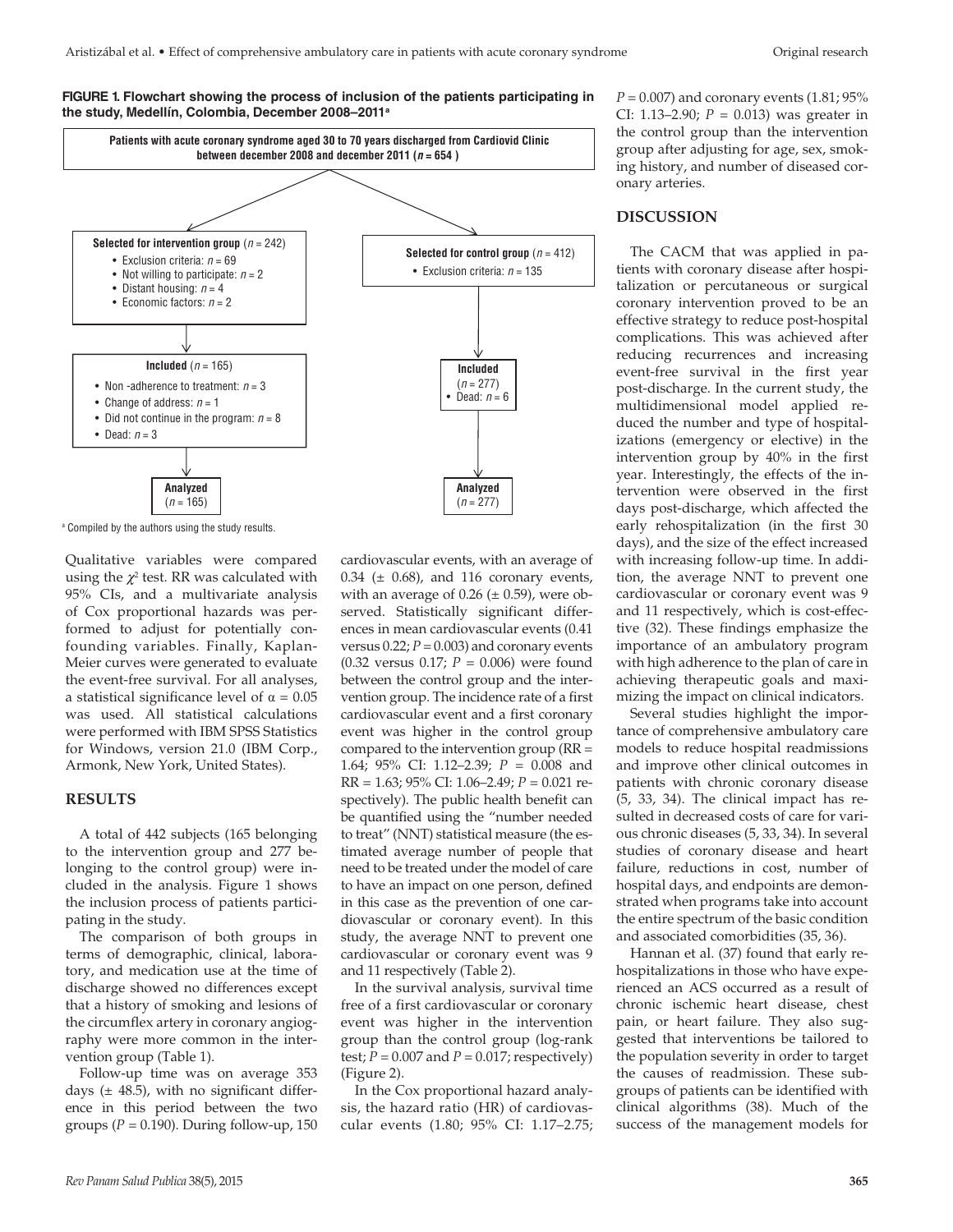patients with chronic heart disease, such as the one studied in the research reported here, is derived from the facts that these interventions take the level of severity into account and involve proactive monitoring to detect early decompensation (38). Some diagnostic methods reduce rehospitalization by detecting early cardiovascular decompensation

and facilitating therapeutic adjustments (26, 27, 39). In addition, as part of cardiac rehabilitation, health interventions based on patients' self-care, which can reduce the levels of risk and avoidable hospitalizations, have been promoted (40).

In Latin America, the need persists for efficient and scalable strategies that can stabilize the condition of patients with

**TABLE 1. Demographic, clinical, laboratory, and medication characteristics at discharge by group, Medellín, Colombia, December 2008–2011a**

|                                                   | Control              | Intervention        |                |
|---------------------------------------------------|----------------------|---------------------|----------------|
| Characteristic                                    | $(n = 277)$          | $(n = 165)$         | P <sub>b</sub> |
| Age (years)                                       | $58.7 \ (\pm 7.3)^c$ | $57.7 (\pm 8.2)^c$  | 0.208          |
| Male $(\%)$                                       | 71.7                 | 67.7                | 0.368          |
| Hypertension (%)                                  | 69.3                 | 62.4                | 0.137          |
| Diabetes mellitus (%)                             | 20.2                 | 18.2                | 0.601          |
| Dyslipidemia (%)                                  | 55.2                 | 63.6                | 0.083          |
| Smoking (%)                                       | 28.5                 | 46.7                | < 0.001        |
| History of myocardial infarction (%)              | 14.4                 | 11.5                | 0.382          |
| Antecedent angioplasty (%)                        | 38.6                 | 35.2                | 0.465          |
| Antecedent bypass (%)                             | 12.6                 | 11.5                | 0.728          |
| Number of days of hospitalization                 | 4.7 ( $\pm$ 4.6)     | 4.6 ( $\pm$ 4.4)    | 0.776          |
| Systolic blood pressure (mmHg)                    | 136.4 ( $\pm$ 24.3)  | $137.3 (\pm 23.5)$  | 0.827          |
| Diastolic blood pressure (mmHg)                   | $78.1 (\pm 13.6)$    | $78.9 (\pm 12.3)$   | 0.733          |
| Heart rate (bpm)                                  | $72.4 (\pm 13.7)$    | 73.7 $(\pm 14.3)$   | 0.611          |
| Left ventricular ejection fraction (%)            | $50.0 (\pm 11.4)$    | 47.8 ( $\pm$ 10.3)  | 0.082          |
| Total cholesterol (mg/dL)                         | $184.3 (\pm 45.7)$   | 199.6 ( $\pm$ 45.0) | 0.061          |
| Triglyceride (mg/dL)                              | $220.8 (\pm 194.9)$  | $220.8 (\pm 110.1)$ | 0.999          |
| High-density lipoprotein cholesterol (mg/dL)      | $37.1 (\pm 8.7)$     | $38.1 (\pm 10.4)$   | 0.590          |
| Coronary catheterization (%)                      | 85.9                 | 91.5                | 0.080          |
| Angioplasty (%)                                   | 60.3                 | 61.2                | 0.848          |
| Bypass $(\% )$                                    | 15.2                 | 16.4                | 0.736          |
| Left main coronary artery compromise (%)          | 5.0                  | 7.3                 | 0.361          |
| Anterior descending artery compromise (%)         | 40.8                 | 43.7                | 0.565          |
| Right coronary artery compromise (%)              | 29.0                 | 38.4                | 0.054          |
| Circumflex artery compromise (%)                  | 26.9                 | 36.4                | 0.047          |
| Diagnosis of unstable angina at discharge (%)     | 28.9                 | 28.5                | 0.929          |
| Diagnosis of NSTEMI <sup>d</sup> at discharge (%) | 23.1                 | 28.5                | 0.207          |
| Diagnosis of STEMI <sup>e</sup> at discharge (%)  | 22.0                 | 19.4                | 0.512          |
| Diagnosis of heart failure at discharge (%)       | 2.5                  | 3.6                 | 0.504          |
| Acetylsalicylic acid (%)                          | 94.9                 | 90.3                | 0.061          |
| Clopidogrel (%)                                   | 62.5                 | 64.8                | 0.613          |
| Beta blockers (%)                                 | 86.6                 | 84.8                | 0.599          |
| Angiotensin-converting enzyme inhibitors (%)      | 58.1                 | 59.4                | 0.793          |
| Angiotensin II receptor blockers (%)              | 17.3                 | 20.6                | 0.391          |
| Statins (%)                                       | 90.3                 | 87.3                | 0.330          |

<sup>a</sup> Compiled by the authors using the study results.<br><sup>b</sup> Pearson's chi-squared test (χ<sup>2</sup>) for categorical data and Student's *t*-test or Mann-Whitney U test for quantitative variables, depending on whether they came from a normally distributed population.

 $c$  Data are presented as mean  $\pm$  SD when appropriate.

d NSTEMI: non–ST-elevation myocardial infarction.

e STEMI: ST-elevation myocardial infarction.

**TABLE 2. Comparison of cardiovascular and coronary events during follow-up: intervention group versus control group, Medellín, Colombia, December 2008–2012a**

|                            | Control<br>$(n = 227)$ | Intervention<br>$(n = 165)$ |              |                                | ARR <sup>d</sup> |                  |                |
|----------------------------|------------------------|-----------------------------|--------------|--------------------------------|------------------|------------------|----------------|
| Event                      | $\%$                   | $\%$                        | <b>RR</b> b  | $95\%$ Cl <sup>c</sup>         | $\%$             | NNT <sup>e</sup> | ים             |
| Cardiovascular<br>Coronary | 28.9<br>23.8           | 17.6<br>14.6                | 1.64<br>1.63 | $1.12 - 2.39$<br>$1.06 - 2.49$ | 11.3<br>9.2      | 9                | 0.008<br>0.021 |

<sup>a</sup> Compiled by the authors using the study results.

**b** RR: relative risk.

d ARR: absolute risk reduction.

e NNT: number needed to treat (to prevent one cardiovascular/coronary event).

 $f$  Pearson's chi-squared test  $(\chi^2)$ .

coronary disease in the initial phase of post-hospitalization. This study provides strong evidence of the impact of a program of this kind, demonstrating a reduction of 40% in the number of cardiovascular events during the first year in the intervention group that received the CACM.

The care plan included various activities within an interdisciplinary group that have proven to be effective, including follow-up calls (41), access to symptom assessment with an appointment on the same day, the use of impedance cardiography (26, 39), the analysis of the pulse wave (29), and telemetry (13). These activities aim to make an early assessment of symptoms, risk, and the presence of decompensation, with the help of methods that are useful in the ambulatory patients' therapeutic adjustment. Impedance cardiography is useful for making therapeutic adjustments in patients with heart failure and other clinical conditions (26, 39). These interventions were included in the study's model of care, as proposed for chronic diseases (42). The advantages of using these ambulatory methods are reflected in immediate conduct based on hemodynamic status, leading to better selection of the drugs used (27, 39).

The reduction in the risk of hospital readmission was the product of the combination of multiple individual strategies that generated adherence to the treatment plan. These included modifying habits; performing exercise; and achieving and maintaining goals for blood pressure, cholesterol, and blood glucose. Patients with a greater severity of comorbidity typically require more time to stabilize their condition and reduce the likelihood of a new event. For these patients, a strategy of collective decision-making (i.e., use of a "heart team") as treatment has been proposed (43). In addition, the research team employed methods to organize access and opportunity in the delivery of the components for a patient-centered medical home model, in a multidimensional manner.

In this investigation, in the group of patients participating in the CACM, the research team focused on the three quality indicators: 1) process; 2) structure; and 3) result (44). While the control group did not receive transitional care and also lacked interdisciplinary group support for psychosocial needs, it did receive the recommended care for a

c CI: confidence interval.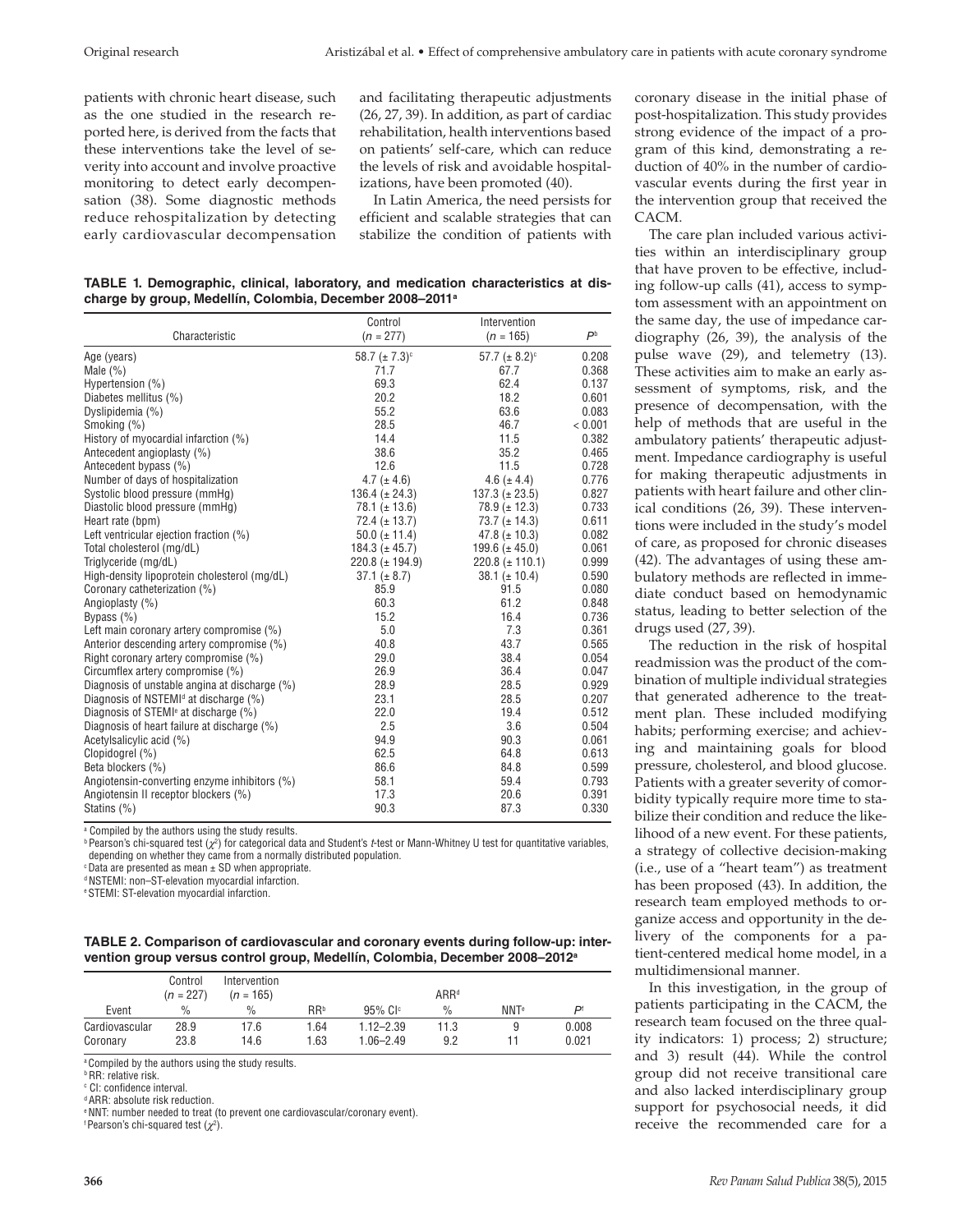**FIGURE 2. Kaplan-Meier survival curves for cardiovascular (top) and coronary events: control group and intervention group, Medellín, Colombia, December 2008–2012a**



<sup>a</sup> Compiled by the authors based on the study results.

subsequent coronary event (12, 22), and was referred to an ambulatory cardiac rehabilitation program, and therefore could not be considered a group without optimal treatment. The recommended care program included smoking cessation counseling, nutritional counseling, and participation in cardiac rehabilitation programs, in accordance with recommended treatment in secondary prevention plans of the health insurer. Consequently, patients in the control group were also admitted to cardiac rehabilitation, which in principle would make it difficult to show any difference between the two groups. Therefore, the

comprehensive monitoring of the intervention group included evaluation of other components, such as the affective state and its modification; assessment and intervention of social determinants of the health of the individual; and measurements of the quality of life and its clinical impact (18).

#### **Limitations**

This study had some limitations. First, use of an experimental study design to better isolate the effect of the intervention (the CACM) was not possible due to the nature of payer–provider relationships

in health care delivery in Colombia. In real-world circumstances, Colombian health providers design the models of care to maximize value for resources spent in their contracts with insurers. Insurers, on the other hand, search for provider value propositions that yield better health outcomes at the same or lower costs. Therefore, this study was designed to ascertain if both parties achieved the expected impact rather than as a means of analyzing the effect of the CACM alone. Second, there was some risk of selection bias in the study sample. During the CACM implementation period, two patients refused to participate, six were excluded before the CACM program began, and eight dropped out after it started. Although the changes in the number of study participants were small, they could have affected the results in a way that the authors did not explicitly control for. In addition, the insurer's contracting policies could have changed between the pre-intervention and intervention periods (e.g., the insurer might have decided to concentrate patients from a certain geographic area at Cardiovid Clinic, directing patients from other areas to other providers), changing the characteristics of the two study samples. The authors did not explicitly control for these potential sources of bias. Third, differences in unmeasured characteristics could have influenced the results. The numbers in Table 1 show that both groups were similar, at least in terms of the most relevant biomedical indicators. However, the authors cannot rule out differences between the two groups in unmeasured characteristics such as motivation to adhere to treatment, literacy, and individual preferences.

#### **Conclusions**

Use of a CACM to guide care of patients who have experienced an acute coronary event reduces emergency room visits and rehospitalizations related to the occurrence of new cardiovascular and coronary events by 40%. The average "number needed to treat" under the CACM to have an impact on one person (in this case, the prevention of one cardiovascular or coronary event), was 9 and 11 respectively, indicating the CACM is cost-effective.

**Acknowledgments.** The authors sincerely thank Jon Balparda, María Corrales,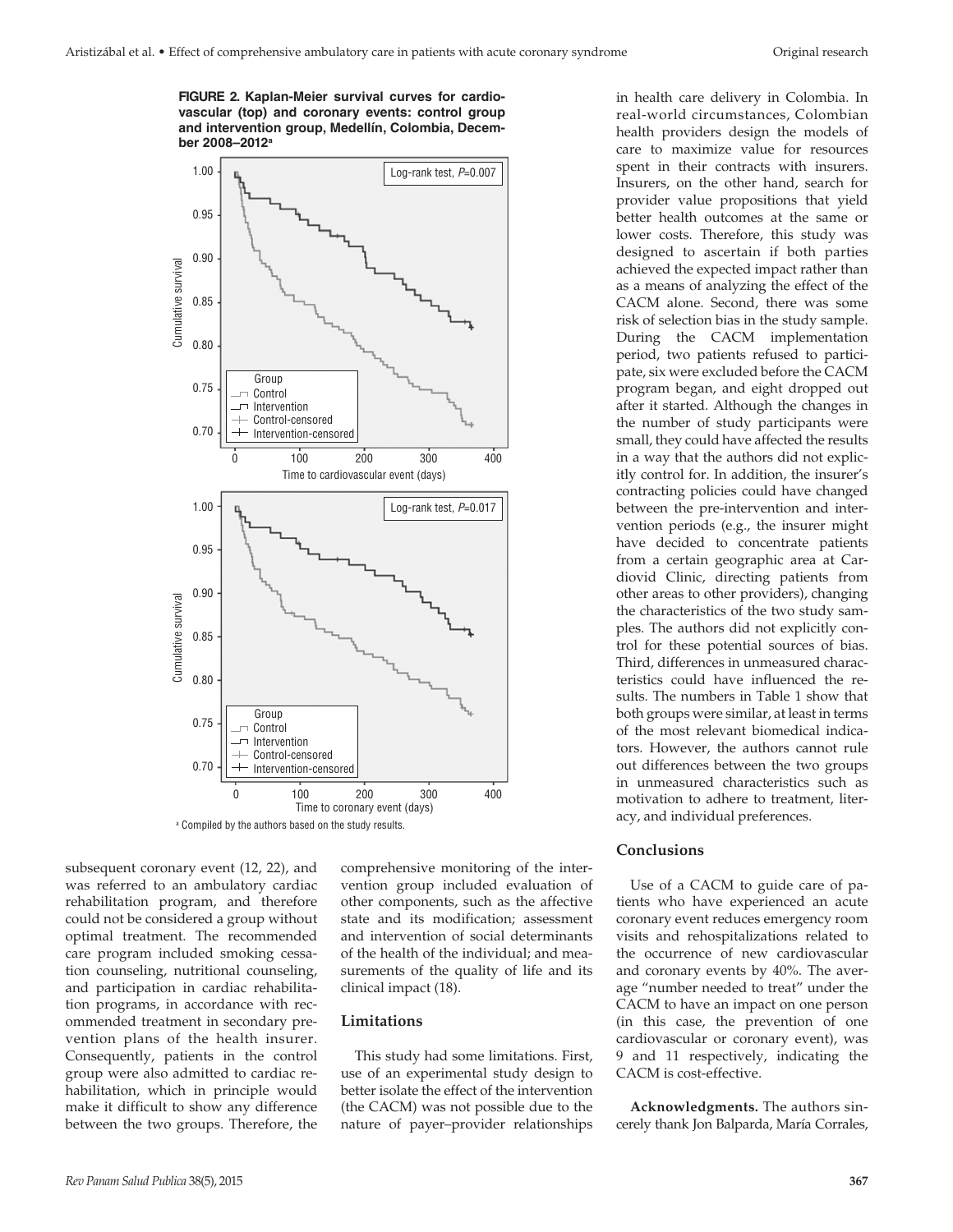Juan López, Martha Cuellar, the staff of the SICOR Clinical and Research Center, the managers of the EPS SURA, and all of the patients who enrolled in the study and made these findings possible.

- 1. Yusuf S, Reddy S, Ounpuu S, Anand S. Global burden of cardiovascular diseases: part I: general considerations, the epidemiologic transition, risk factors, and impact of urbanization. Circulation. 2001; 104(22):2746–53.
- 2. Becker RC, Meade TW, Berger PB, Ezekowitz M, O'Connor CM, Vorchheimer DA, et al. The primary and secondary prevention of coronary artery disease: American College of Chest Physicians Evidence-Based Clinical Practice Guidelines (8th Edition). Chest. 2008;133(6 Suppl): 776S–814S.
- 3. Forster AJ, Murff HJ, Peterson JF, Gandhi TK, Bates DW. The incidence and severity of adverse events affecting patients after discharge from the hospital. Ann Intern Med. 2003;138(3):161–7.
- 4. Brener SJ, Weisz G, Maehara A, Mehran R, McPherson J, Farhat N, et al. Does clinical presentation affect outcome among patients with acute coronary syndromes undergoing percutaneous coronary intervention? Insights from the Providing Regional Observations to Study Predictors of Events in the Coronary Tree study. Am Heart J. 2012;164(4):561–7.
- 5. Ricciardi MJ, Selzer F, Marroquin OC, Holper EM, Venkitachalam L, Williams DO, et al. Incidence and predictors of 30-day hospital readmission rate following percutaneous coronary intervention (from the National Heart, Lung, and Blood Institute Dynamic Registry). Am J Cardiol. 2012;110(10):1389–96.
- 6. Jack BW, Chetty VK, Anthony D, Greenwald JL, Sanchez GM, Johnson AE, et al. A reengineered hospital discharge program to decrease rehospitalization: a randomized trial. Ann Intern Med. 2009; 150(3):178–87.
- 7. Moore C, Wisnivesky J, Williams S, McGinn T. Medical errors related to discontinuity of care from an inpatient to an outpatient setting. J Gen Intern Med. 2003; 18(8):646–51.
- 8. Makaryus AN, Friedman EA. Patients' understanding of their treatment plans and diagnosis at discharge. Mayo Clin Proc. 2005;80(8):991–4.
- 9. Morrow T. How to implement a disease management program: ten steps to success. Manag Care Interface. 2005;18(1):50–2.
- 10. Lorig KR, Ritter P, Stewart AL, Sobel DS, Brown BW Jr, Bandura A, et al. Chronic disease self-management program: 2-year health status and health care utilization outcomes. Med Care. 2001;39(11):1217–23.
- 11. Flynn FM, Cafarelli M, Petrakos K, Christophersen P. Improving outcomes for acute coronary syndrome patients in

#### **Conflicts of interest.** None.

**Funding.** This investigation was performed with resources from EPS SURA and the SICOR Clinical and Research Center (Medellín, Colombia).

## **REFERENCES**

the hospital setting: successful implementation of the American Heart Association "Get With The Guidelines" program by Phase I cardiac rehabilitation nurses. J Cardiovasc Nurs. 2007;22(3):166–76.

- 12. Balady GJ, Williams MA, Ades PA, Bittner V, Comoss P, Foody JM, et al. Core components of cardiac rehabilitation/secondary prevention programs: 2007 update: a scientific statement from the American Heart Association Exercise, Cardiac Rehabilitation, and Prevention Committee, the Council on Clinical Cardiology; the Councils on Cardiovascular Nursing, Epidemiology and Prevention, and Nutrition, Physical Activity, and Metabolism; and the American Association of Cardiovascular and Pulmonary Rehabilitation. Circulation. 2007;115(20):2675–82.
- 13. Scherr D, Kastner P, Kollmann A, Hallas A, Auer J, Krappinger H, et al. Effect of home-based telemonitoring using mobile phone technology on the outcome of heart failure patients after an episode of acute decompensation: randomized controlled trial. J Med Internet Res. 2009;11(3):e34.
- 14. Brown JR, Conley SM, Niles NW 2nd. Predicting readmission or death after acute ST-elevation myocardial infarction. Clin Cardiol. 2013;36(10):570–5.
- 15. Chen SY, Crivera C, Stokes M, Boulanger L, Schein J. Clinical and economic outcomes among hospitalized patients with acute coronary syndrome: an analysis of a national representative Medicare population. Clinicoecon Outcomes Res. 2013;5: 181–8.
- 16. Stamp KD, Machado MA, Allen NA. Transitional care programs improve outcomes for heart failure patients: an integrative review. J Cardiovasc Nurs. 2013; 29(2):140–54.
- 17. Paasche-Orlow MK, Riekert KA, Bilderback A, Chanmugam A, Hill P, Rand CS, et al. Tailored education may reduce health literacy disparities in asthma selfmanagement. Am J Respir Crit Care Med. 2005;172(8):980–6.
- 18. Goldsmith KA, Dyer MT, Schofield PM, Buxton MJ, Sharples LD. Relationship between the EQ-5D index and measures of clinical outcomes in selected studies of cardiovascular interventions. Health Qual Life Outcomes. 2009;7:96.
- 19. Charlson M, Szatrowski TP, Peterson J, Gold J. Validation of a combined comorbidity index. J Clin Epidemiol. 1994; 47(11):1245–51.
- 20. Fox KA, Dabbous OH, Goldberg RJ, Pieper KS, Eagle KA, Van de Werf F, et al. Prediction of risk of death and myocardial infarction in the six months after presenta-

**Disclaimer.** Authors hold sole responsibility for the views expressed in the manuscript, which may not necessarily reflect the opinion or policy of the RPSP/PAJPH and/or PAHO.

tion with acute coronary syndrome: prospective multinational observational study (GRACE). BMJ. 2006;333(7578):1091.

- 21. Mancia G, Fagard R, Narkiewicz K, Redon J, Zanchetti A, Böhm M, et al. 2013 ESH/ ESC Guidelines for the management of arterial hypertension: the Task Force for the management of arterial hypertension of the European Society of Hypertension (ESH) and of the European Society of Cardiology (ESC). Eur Heart J. 2013;34(28): 2159–219.
- 22. Task Force Members; Montalescot G, Sechtem U, Achenbach S, Andreotti F, Arden C, et al. 2013 ESC guidelines on the management of stable coronary artery disease: the Task Force on the management of stable coronary artery disease of the European Society of Cardiology. Eur Heart J. 2013;34(38):2949–3003.
- 23. National Institute for Health and Care Excellence. Prevention of cardiovascular disease. NICE public health guidance 25. London: NICE; 2010 [updated 2010]. Available from: https://www.nice.org. uk/guidance/ph25/resources/ guidance-prevention-of-cardiovasculardisease-pdf
- 24. Nutting PA, Crabtree BF, Miller WL, Stange KC, Stewart E, Jaén C. Transforming physician practices to patient-centered medical homes: lessons from the national demonstration project. Health Aff (Millwood). 2011;30(3):439–45.
- 25. Aoka Y, Hagiwara N, Kasanuki H. Heterogeneity of hemodynamic parameters in untreated primary hypertension, and individualization of antihypertensive therapy based on noninvasive hemodynamic measurements. Clin Exp Hypertens. 2013;35(1):61–6.
- 26. Tang WH, Tong W. Measuring impedance in congestive heart failure: current options and clinical applications. Am Heart J. 2009;157(3):402–11.
- 27. Ochoa JE, McEwen JG, Aristizábal D. Principios de la evaluación hemodinámica no invasiva con cardiografía de impedancia. Rev Colom Cardiol. 2009;16(3):91–102.
- 28. Ferrario CM, Flack JM, Strobeck JE, Smits G, Peters C. Individualizing hypertension treatment with impedance cardiography: a meta-analysis of published trials. Ther Adv Cardiovasc Dis. 2010;4(1):5–16.
- 29. Wassertheurer S, Kropf J, Weber T, van der Giet M, Baulmann J, Ammer M, et al. A new oscillometric method for pulse wave analysis: comparison with a common tonometric method. J Hum Hypertens. 2010;24(8):498–504.
- 30. Ministerio de Salud (CO). Resolución número 8430 de 1993 (Octubre 4). Bogotá: